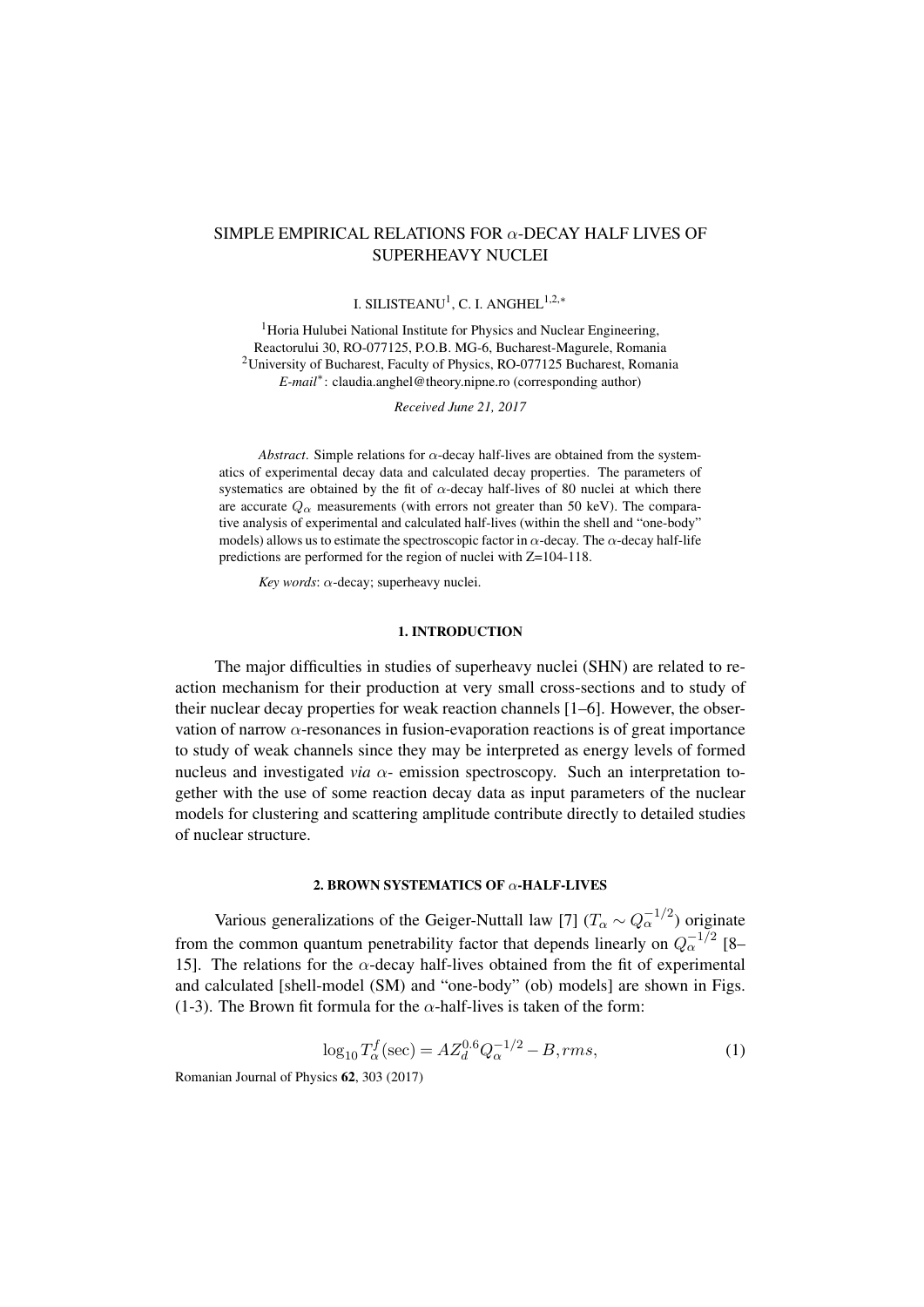

<span id="page-1-0"></span>Fig. 1 – Simple relation for the  $\alpha$ -decay half-lives obtained from the Brown systematics of  $\alpha$ -decay data for 80 experimentally measured nuclei. The nuclei with errors in reaction energy greater than 40 keV or unknown branching ratios are not used in the systematics. The parameters of these reactions are obtained for different (Z-N) parities (e-even, o-odd). The solid lines connect the fitted values (open symbols).

where  $A$  and  $B$  are the fit parameters, and  $rms$  is the root mean square error defined as:

$$
rms = [N^{-1/2}][\sum_{i=1}^{N} (\log_{10}(T_{\alpha,i}^{f}/T_{\alpha,i}))^{2}]^{1/2}
$$
 (2)

where N is the number of nuclei, and  $T_{\alpha}^{f}$  are the fitted values of  $T_{\alpha}$ . The values  $T_{\alpha}^{fexp}, T_{\alpha}^{fSM}$ , and  $T_{\alpha}^{fob}$  for different (Z,N) parities are shown in Figs. [\(1-](#page-1-0)[3\)](#page-2-0).

## 3. RESULTS AND DISCUSSIONS

The present results for  $\alpha$ -half-lives together with the decay data are summarized in Table [1.](#page-4-0) From the analysis of experimental and theoretical results we stress the following points: i) the values  $T_\alpha^{SM}$  and  $T_\alpha^{exp}$  as well as  $T_\alpha^{fSM}$  and  $T_\alpha^{fexp}$  have very close values; ii) the differences between the values of  $T_{\alpha}^{SM}$  or  $T_{\alpha}^{exp}$  and  $T_{\alpha}^{ob}$ on the one hand, and those between values of  $T_{\alpha}^{fSM}$  or  $T_{\alpha}^{fexp}$  and  $T_{\alpha}^{fob}$  on the other hand, are of the same order of magnitude; iii) the fit produces results for half-lives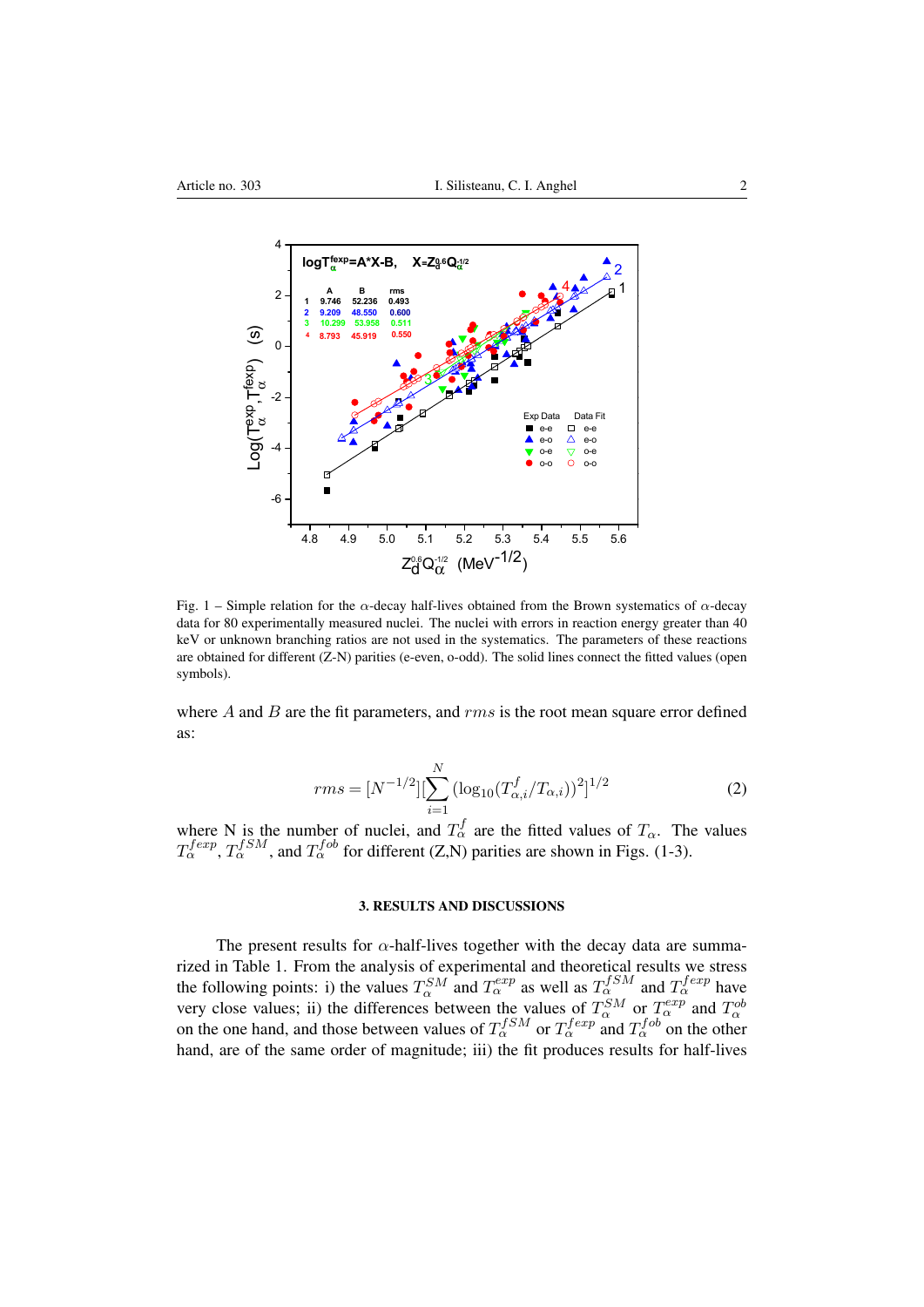

<span id="page-2-1"></span>Fig.  $2$  – The same us in Fig. [1,](#page-1-0) but for calculated "shell-model"  $\alpha$ -decay half-lives. The solid lines (1, 2, 3, 4) give the fitted  $\alpha$ -decay half-lives (fSM) for nuclei with different (Z, N) parities.



<span id="page-2-0"></span>Fig. 3 – The same as in Fig. [2,](#page-2-1) but for calculated "one-body"  $\alpha$ -decay half-lives. Practically, the values  $T_{\alpha}^{fob}$  are seated on a single line. This means that these values do not depend on the (Z,N) parity.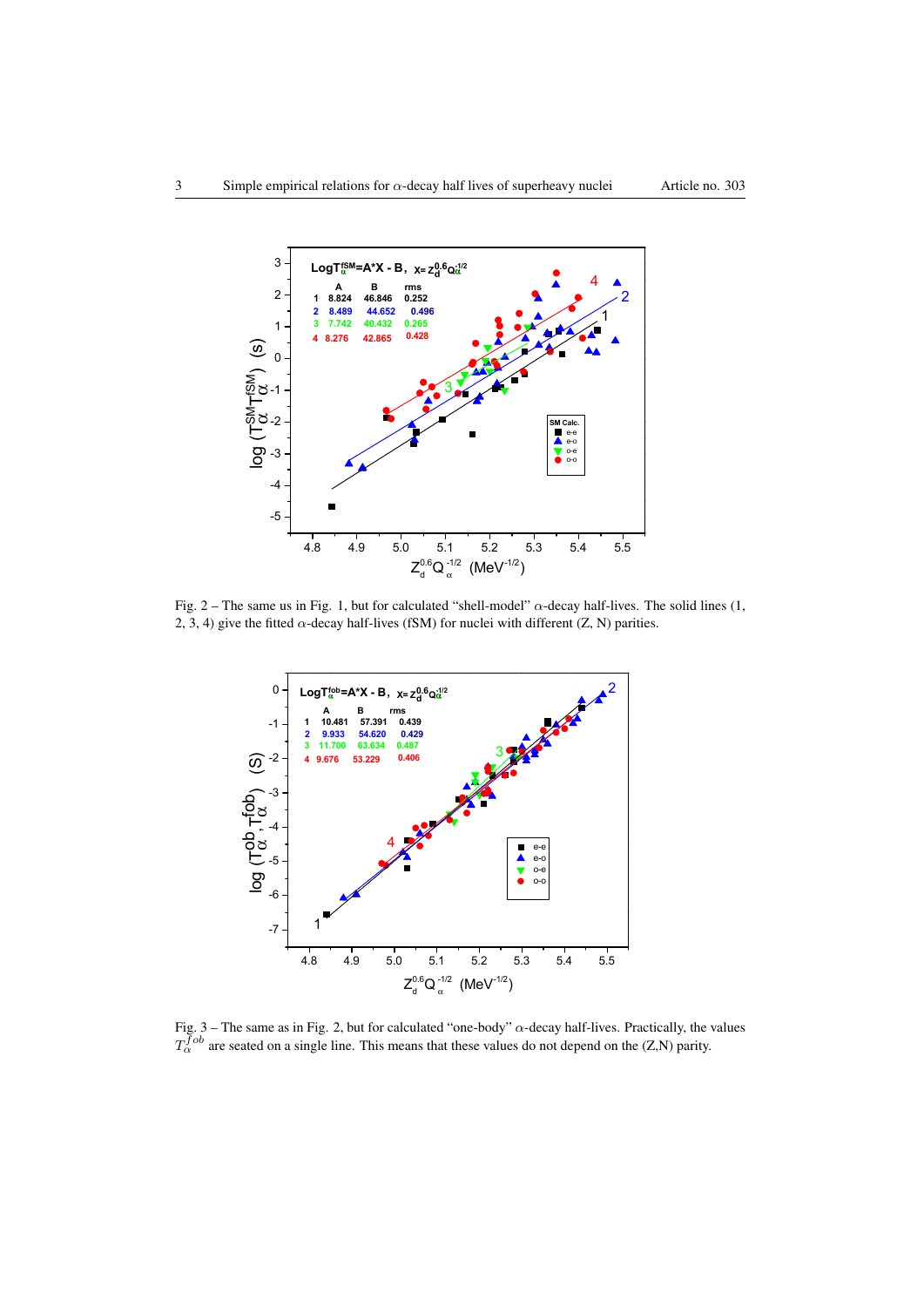and spectroscopic factors that are similar with experimental and theoretical results. The fit procedure doesn't require complicated calculations for clustering amplitudes, search for resonant functions, and channel coupling estimates for  $\alpha$ -half-lives [\[16–](#page-8-5) [18\]](#page-8-6). The competition of different decay modes in heaviest nuclei was studied in detail in recent papers [\[19–](#page-8-7)[22\]](#page-8-8).

## 4. CONCLUSIONS

The essence of this work is the use of available decay data on SHN as input data in theoretical studies to understand the nuclear properties and structure of these nuclei. The present analysis of experimental and calculated (within the shell and "one body" models)  $\alpha$ -half-lives of SHN allows us to conclude as follows :

- the  $\alpha$ -half-lives are displayed on the four distinct (Geiger-Nuttall) lines that correspond to the four different (Z,N) parities of nuclei. The relation between these half-lives are:  $T_\alpha^{e-e} < T_\alpha^{e-o} < T_\alpha^{o-e} < T_\alpha^{o-o}$ , for all the experimental, calculated, and their fitted values.
- a good accordance is obtained between the shell model and experimental halflives, and also between the fitted shell model and experimental half-lives;
- the differences between shell model and one-body half-lives, and those between experimental and one-body half-lives, have appropriate values and these differences give a measure of the contributions of structure effects and corrections due to finite sizes of nucleons to the increasing of nuclear stability.

We hope that some of our results may help in synthesis and identification of new heaviest nuclei.

*Acknowledgements.* We thank to Prof. A. Săndulescu, Prof. A. Jipa, and Dr. A. I. Budaca, for many stimulating discussions and advice. This work was supported from Project Nucleu No. PN 16 42 01 01.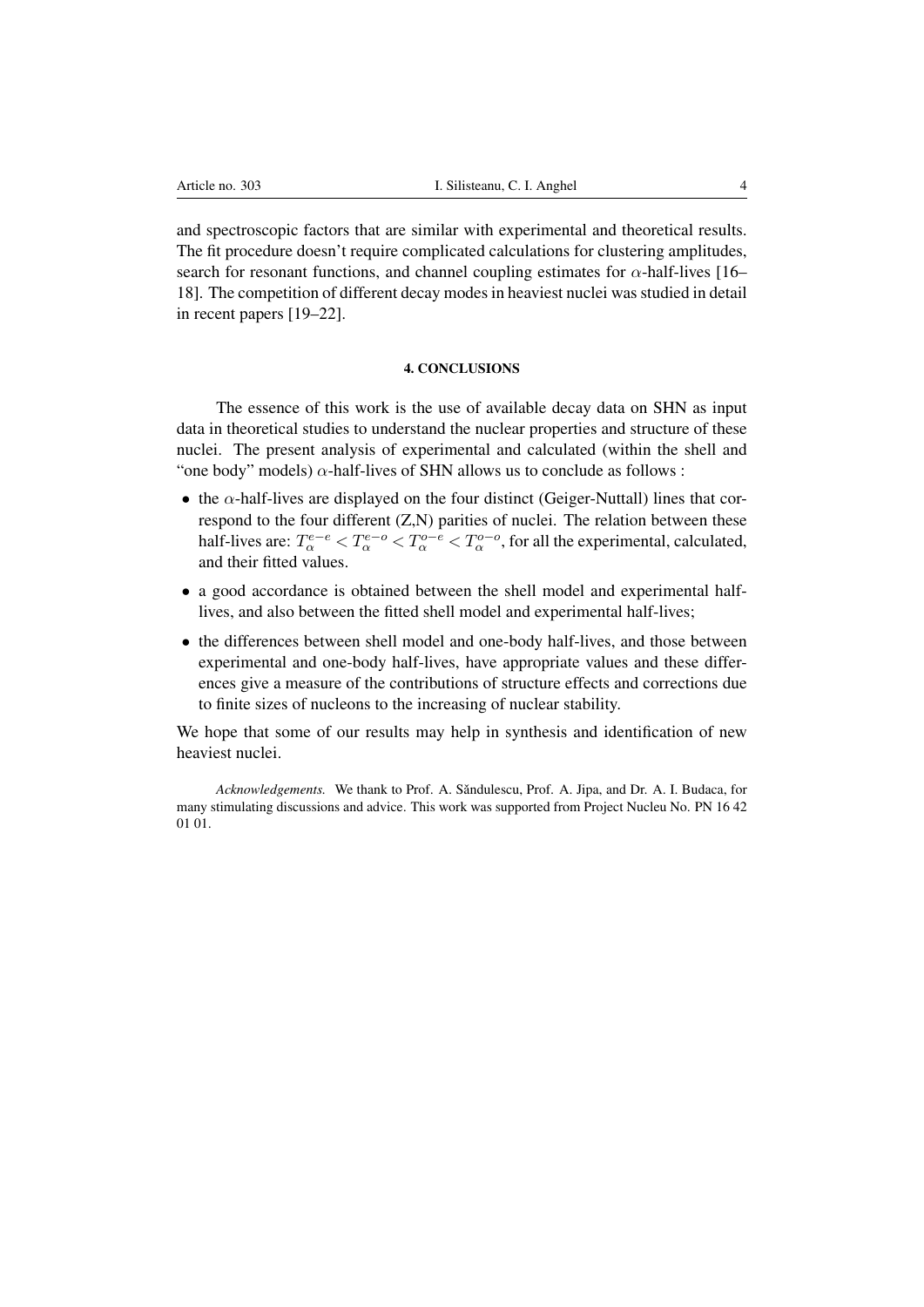<span id="page-4-0"></span>

| Nucleus             | $Q_{\alpha}^{exp}$ (MeV) | $T_{\alpha}^{SM}$ (s)  | $\overline{T_{\alpha}^{ob}\left(s\right)}$ | $\overline{T_\alpha^{exp}\left( s\right)}$ | $T^{fSM}_{\alpha}$<br>(s) | $T_{\alpha}^{fob}$ (s) | $\overline{T_{\alpha}^{fexp}(s)}$ | $T_{\alpha}^{fob}/T_{\alpha}^{fexp}$ |
|---------------------|--------------------------|------------------------|--------------------------------------------|--------------------------------------------|---------------------------|------------------------|-----------------------------------|--------------------------------------|
| Z=even, N=even      |                          |                        |                                            |                                            |                           |                        |                                   |                                      |
| $^{256}\mathrm{Rf}$ | 8.926                    | $0.371 \times 10^{1}$  | $0.123 \times 10^{0}$                      | $0.200 \times 10^{1}$                      | $0.710 \times 10^{0}$     | $0.554 \times 10^{-1}$ | $0.911 \times 10^{0}$             | $0.608 \times 10^{-1}$               |
| $^{258}\mathrm{Rf}$ | 9.190                    | $0.844 \times 10^{0}$  | $0.188 \times 10^{-1}$                     | $0.470 \times 10^{-1}$                     | $0.151 \times 10^{0}$     | $0.942 \times 10^{-2}$ | $0.162 \times 10^{0}$             | $0.583 \times 10^{-1}$               |
| $^{260}\mathrm{Rf}$ | 8.900                    | $0.692 \times 10^{0}$  | $0.104 \times 10^{0}$                      | $0.238 \times 10^{0}$                      | $0.830 \times 10^{0}$     | $0.662 \times 10^{-1}$ | $0.108\times10^{1}$               | $0.610 \times 10^{-1}$               |
| $^{262}\mathrm{Rf}$ | 8.490                    | $0.400 \times 10^{0}$  | $0.192\times10^{1}$                        | $0.115 \times 10^{3}$                      | $0.107 \times 10^{2}$     | $0.123 \times 10^{1}$  | $0.189 \times 10^{2}$             | $0.653 \times 10^{-1}$               |
| $^{260}$ Sg         | 9.901                    | $0.383 \times 10^{-1}$ | $0.325\times10^{-2}$                       | $0.720 \times 10^{-2}$                     | $0.107 \times 10^{-1}$    | $0.573 \times 10^{-3}$ | $0.820\times10^{-2}$              | $0.889 \times 10^{-1}$               |
| $^{262}$ Sg         | 9.600                    | $0.632 \times 10^{-1}$ | $0.216 \times 10^{-1}$                     | $0.313 \times 10^{-1}$                     | $0.531\times10^{-1}$      | $0.359 \times 10^{-2}$ | $0.490 \times 10^{-1}$            | $0.733 \times 10^{-1}$               |
| $^{264}\mathrm{Hs}$ | 10.591                   | $0.242 \times 10^{-2}$ | $0.405 \times 10^{-4}$                     | $0.160 \times 10^{-2}$                     | $0.114 \times 10^{-2}$    | $0.542 \times 10^{-4}$ | $0.654 \times 10^{-3}$            | $0.830 \times 10^{-1}$               |
| $^{266}\mathrm{Hs}$ | 10.346                   | $0.612 \times 10^{-2}$ | $0.126 \times 10^{-3}$                     | $0.230 \times 10^{-2}$                     | $0.372 \times 10^{-2}$    | $0.211 \times 10^{-3}$ | $0.245 \times 10^{-2}$            | $0.862 \times 10^{-1}$               |
| $^{268}\mathrm{Hs}$ | 9.623                    | $0.164 \times 10^{0}$  | $0.805\times10^{-2}$                       | $0.400 \times 10^{0}$                      | $0.159 \times 10^{0}$     | $0.158\times10^{-1}$   | $0.162 \times 10^{0}$             | $0.971 \times 10^{-1}$               |
| $^{270}\mathrm{Hs}$ | 9.050                    | $0.398\times10^{1}$    | $0.215 \times 10^{0}$                      | $0.220 \times 10^{2}$                      | $0.427 \times 10^{1}$     | $0.688 \times 10^{0}$  | $0.639 \times 10^{1}$             | $0.108 \times 10^{0}$                |
| $^{270}\mathrm{Ds}$ | 11.120                   | $0.692 \times 10^{-1}$ | $0.271\times10^{-7}$                       | $0.100\times10^{-3}$                       | $0.312\times10^{-3}$      | $0.150\times10^{-4}$   | $0.150 \times 10^{-3}$            | $0.998\times10^{-1}$                 |
| $^{274}\mathrm{Ds}$ | 11.700                   | $0.108 \times 10^{-4}$ | $0.283\times10^{-6}$                       | $0.222 \times 10^{-5}$                     | $0.257 \times 10^{-4}$    | $0.851 \times 10^{-6}$ | $0.928 \times 10^{-5}$            | $0.917 \times 10^{-1}$               |
| $^{286}\mathrm{Fl}$ | 10.370                   | $0.104 \times 10^{0}$  | $0.928 \times 10^{-2}$                     | $0.400 \times 10^{0}$                      | $0.107 \times 10^{0}$     | $0.286 \times 10^{-1}$ | $0.972 \times 10^{-1}$            | $0.191 \times 10^{0}$                |
| $^{288}\mathrm{Fl}$ | 10.072                   | $0.295 \times 10^{1}$  | $0.109 \times 10^{-1}$                     | $0.520 \times 10^{0}$                      | $0.502 \times 10^{0}$     | $0.110 \times 10^{0}$  | $0.544 \times 10^{0}$             | $0.203 \times 10^{0}$                |
| $^{290}\mathrm{Lv}$ | 10.990                   | $0.209\times10^{-2}$   | $0.376 \times 10^{-5}$                     | $0.150 \times 10^{-1}$                     | $0.160 \times 10^{-1}$    | $0.250\times10^{-2}$   | $0.114 \times 10^{-1}$            | $0.219 \times 10^{0}$                |
| $^{292}\mathrm{Lv}$ | 10.774                   | $0.578 \times 10^{-1}$ | $0.476\times10^{-3}$                       | $0.180 \times 10^{-1}$                     | $0.449 \times 10^{-1}$    | $.822\times 10^{-2}$   | $0.360 \times 10^{-1}$            | $0.228 \times 10^{0}$                |
| $^{294}$ Og         | 11.820                   | $0.102 \times 10^{-2}$ | $0.664 \times 10^{-5}$                     | $0.700 \times 10^{-2}$                     | $0.116 \times 10^{-2}$    | $0.143 \times 10^{-3}$ | $0.595 \times 10^{-3}$            | $0.240 \times 10^{0}$                |
| Z=even, N=odd       |                          |                        |                                            |                                            |                           |                        |                                   |                                      |
| $^{253}\mathrm{Rf}$ | 9.400                    | $0.163 \times 10^{1}$  | $0.571 \times 10^{-2}$                     | $0.260 \times 10^{0}$                      | $0.135 \times 10^{0}$     | $0.243 \times 10^{-2}$ | $0.327 \times 10^{0}$             | $0.743 \times 10^{-2}$               |
| $^{257}$ Rf         | 9.083                    | $0.391 \times 10^{2}$  | $0.401 \times 10^{-1}$                     | $0.595 \times 10^{1}$                      | $0.766 \times 10^{0}$     | $0.191 \times 10^{-1}$ | $0.220 \times 10^{1}$             | $0.870 \times 10^{-2}$               |
| $^{259}\mathrm{Rf}$ | 9.130                    | $0.498 \times 10^{1}$  | $0.221 \times 10^{-1}$                     | $0.301 \times 10^{1}$                      | $0.589 \times 10^{0}$     | $0.140 \times 10^{-1}$ | $0.165 \times 10^{1}$             | $0.850 \times 10^{-2}$               |
| $^{261}\mathrm{Rf}$ | 8.650                    | $0.771 \times 10^{1}$  | $0.500 \times 10^{0}$                      | $0.895 \times 10^{2}$                      | $0.955 \times 10^{1}$     | $0.384 \times 10^{0}$  | $0.351 \times 10^{2}$             | $0.110 \times 10^{-1}$               |

| Table 1                                                                                                                  |
|--------------------------------------------------------------------------------------------------------------------------|
| Experimental, calculated (shell model and "one-body") $\alpha$ -half-lives and their fitted values (fexp, fSM, and fob). |
| The experimental decay data $T_{\alpha}^{exp}$ and $Q_{\alpha}^{exp}$ values are taken from [1–6].                       |

5 Simple empirical relations for Simple empirical relations for  $\alpha$ -decay half lives of superheavy nuclei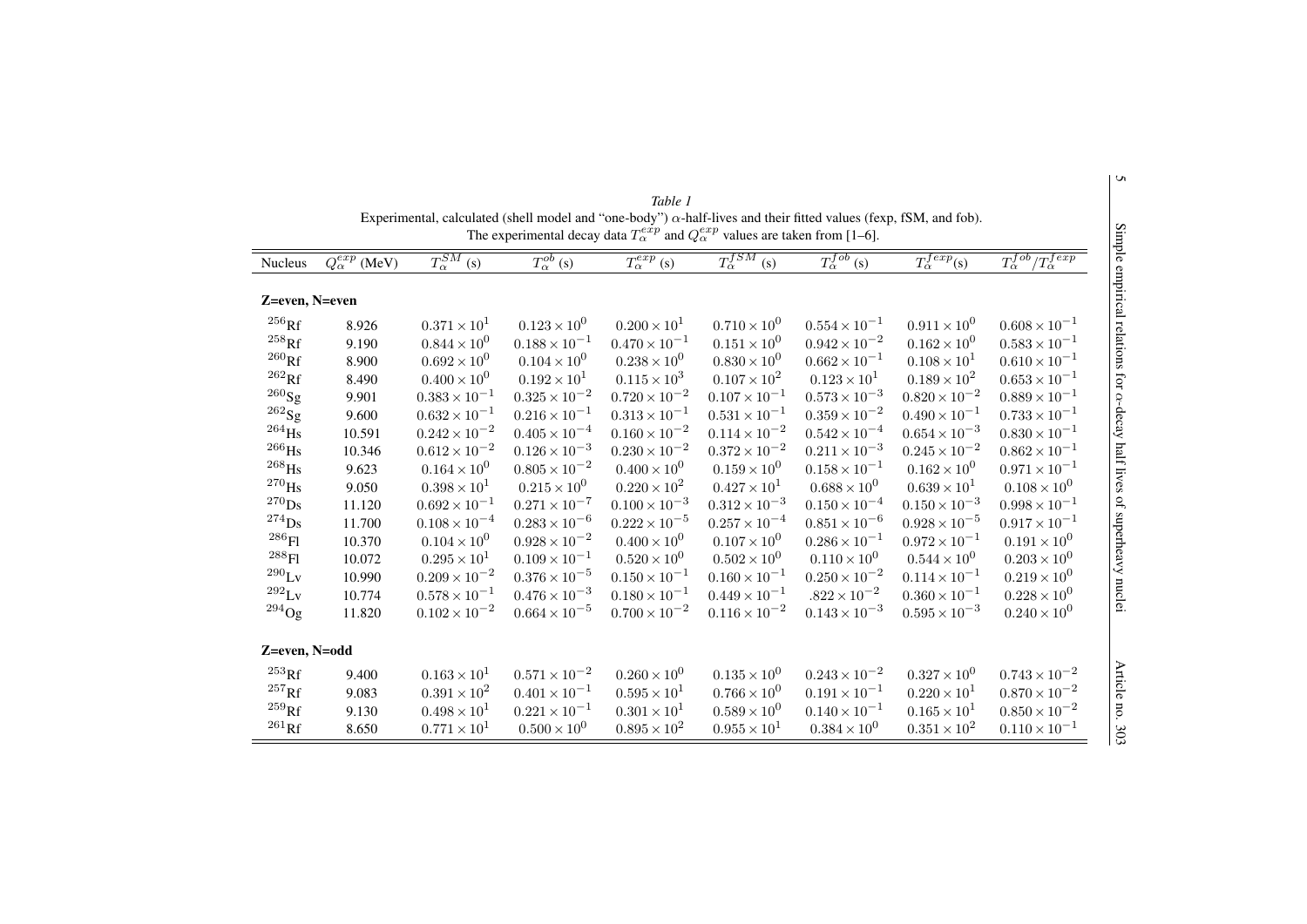| <b>Nucleus</b>      | $Q_{\alpha}^{exp}$ (MeV) | $T_{\alpha}^{SM}$ (s)  | $T_{\alpha}^{ob}$ (s)  | $T_{\alpha}^{exp}\left( \mathbf{s}\right)$ | $T^{fSM}_\alpha$<br>(s) | $T_{\alpha}^{fob}$ (s) | $T_{\alpha}^{fexp}(s)$ | $T_{\alpha}^{fob}/T_{\alpha}^{fexp}$ | Article     |
|---------------------|--------------------------|------------------------|------------------------|--------------------------------------------|-------------------------|------------------------|------------------------|--------------------------------------|-------------|
| Z=even, N=odd       |                          |                        |                        |                                            |                         |                        |                        |                                      |             |
| $^{263}$ Rf         | 8.250                    | $0.993 \times 10^{1}$  | $0.808 \times 10^{1}$  | $0.220 \times 10^{4}$                      | $0.117 \times 10^{3}$   | $0.755 \times 10^{1}$  | $0.548 \times 10^{3}$  | $0.138 \times 10^{-1}$               | no.         |
| $^{259}$ Sg         | 9.804                    | $0.223 \times 10^{-1}$ | $0.148 \times 10^{-2}$ | $0.580 \times 10^{0}$                      | $0.541 \times 10^{-1}$  | $0.103 \times 10^{-2}$ | $0.117 \times 10^{0}$  | $0.879 \times 10^{-2}$               | 505         |
| $^{261}$ Sg         | 9.714                    | $0.362 \times 10^{0}$  | $0.181 \times 10^{-1}$ | $0.234\times10^{0}$                        | $0.856 \times 10^{-1}$  | $0.177\times10^{-2}$   | $0.193\times10^{0}$    | $0.918 \times 10^{-2}$               |             |
| $^{263}{\rm Sg}$    | 9.400                    | $0.212 \times 10^{1}$  | $0.114 \times 10^{-1}$ | $0.100 \times 10^{1}$                      | $0.448 \times 10^{0}$   | $0.127\times10^{-1}$   | $0.119 \times 10^{1}$  | $0.107 \times 10^{-1}$               |             |
| $^{265}\mathrm{Sg}$ | 9.050                    | $0.345 \times 10^{1}$  | $0.949 \times 10^{-1}$ | $0.800 \times 10^{1}$                      | $0.313 \times 10^{1}$   | $0.129 \times 10^{0}$  | $0.100 \times 10^{2}$  | $0.129 \times 10^{-1}$               |             |
| $^{267}$ Sg         | 8.630                    | $0.346\times10^{0}$    | $0.156 \times 10^{1}$  | $0.494 \times 10^{3}$                      | $0.376 \times 10^{2}$   | $0.250 \times 10^{1}$  | $0.154 \times 10^{3}$  | $0.163 \times 10^{-1}$               |             |
| $^{269}$ Sg         | 8.700                    | $0.118 \times 10^{3}$  | $0.727 \times 10^{0}$  | $0.186 \times 10^{3}$                      | $0.246 \times 10^{2}$   | $0.150 \times 10^{1}$  | $0.963 \times 10^{2}$  | $0.156 \times 10^{-1}$               |             |
| $^{271}$ Sg         | 8.890                    | $0.264 \times 10^{1}$  | $0.144 \times 10^{0}$  | $0.214 \times 10^{3}$                      | $0.791 \times 10^{1}$   | $0.390 \times 10^{0}$  | $0.277 \times 10^{2}$  | $0.140 \times 10^{-1}$               |             |
| $^{263}$ Hs         | 10.730                   | $0.450 \times 10^{3}$  | $0.196\times10^{-4}$   | $0.760 \times 10^{-3}$                     | $0.204\times10^{-2}$    | $0.256\times10^{-4}$   | $0.313\times10^{-2}$   | $0.818 \times 10^{-2}$               |             |
| $^{265}\text{Hs}$   | 10.470                   | $0.227 \times 10^{-1}$ | $0.644 \times 10^{-4}$ | $0.550 \times 10^{-1}$                     | $0.670 \times 10^{-2}$  | $0.106\times10^{-3}$   | $0.115 \times 10^{-1}$ | $0.917\times10^{-2}$                 |             |
| $^{267}\mathrm{Hs}$ | 10.037                   | $0.180 \times 10^{0}$  | $0.630\times10^{-3}$   | $0.142 \times 10^{1}$                      | $0.535 \times 10^{-1}$  | $0.126\times10^{-2}$   | $0.113 \times 10^{0}$  | $0.112 \times 10^{-1}$               |             |
| $^{269}$ Hs         | 9.370                    | $0.105 \times 10^{3}$  | $0.349 \times 10^{-1}$ | $0.360 \times 10^{1}$                      | $0.173 \times 10^{1}$   | $0.800 \times 10^{-1}$ | $0.511 \times 10^{1}$  | $0.157 \times 10^{-1}$               |             |
| $^{271}$ Hs         | 9.510                    | $0.132 \times 10^{1}$  | $0.109 \times 10^{-1}$ | $0.400 \times 10^{1}$                      | $0.811 \times 10^{0}$   | $0.323 \times 10^{1}$  | $0.222 \times 10^{1}$  | $0.145 \times 10^{-1}$               |             |
| $^{275}\mathrm{Hs}$ | 9.440                    | $0.314 \times 10^{1}$  | $0.129 \times 10^{-1}$ | $0.200 \times 10^{0}$                      | $0.118 \times 10^{1}$   | $0.507 \times 10^{-1}$ | $0.336 \times 10^{1}$  | $0.151 \times 10^{-1}$               | Silisteanu, |
| $^{269}$ Ds         | 11.510                   | $0.241\times10^{-3}$   | $0.850 \times 10^{-6}$ | $0.230 \times 10^{-3}$                     | $0.215\times10^{-3}$    | $0.213\times10^{-5}$   | $0.259\times10^{-3}$   | $0.821 \times 10^{-2}$               |             |
| $^{271}$ Ds         | 10.870                   | $0.100 \times 10^{-2}$ | $0.183 \times 10^{-4}$ | $0.210 \times 10^{0}$                      | $0.329\times10^{-2}$    | $0.554\times10^{-4}$   | $0.516\times10^{-2}$   | $0.107 \times 10^{-1}$               |             |
| $^{273}$ Ds         | 11.370                   | $0.173 \times 10^{-3}$ | $0.108 \times 10^{-5}$ | $0.170 \times 10^{-3}$                     | $0.383 \times 10^{-3}$  | $0.424\times10^{-5}$   | $0.488\times10^{-3}$   | $0.869 \times 10^{-2}$               | $\Omega$    |
| $^{277}\mathrm{Ds}$ | 10.840                   | $0.137 \times 10^{-2}$ | $0.128 \times 10^{-4}$ | $0.600\times10^{-2}$                       | $0.376\times10^{-2}$    | $0.650 \times 10^{-4}$ | $0.598\times10^{-2}$   | $0.109 \times 10^{-1}$               | ⊢:          |
| $^{279}\mathrm{Ds}$ | 10.080                   | $0.803 \times 10^{-1}$ | $0.943 \times 10^{-3}$ | $0.210 \times 10^{0}$                      | $0.135 \times 10^{0}$   | $0.472\times10^{-2}$   | $0.304 \times 10^{0}$  | $0.155 \times 10^{-1}$               | Anghel      |
| $^{281}$ Ds         | 9.320                    | $0.854 \times 10^{0}$  | $0.106 \times 10^{0}$  | $0.127 \times 10^{2}$                      | $0.746 \times 10^{1}$   | $0.570 \times 10^{0}$  | $0.248 \times 10^{2}$  | $0.230 \times 10^{-1}$               |             |
| $^{277}$ Cn         | 11.620                   | $0.182 \times 10^{-3}$ | $0.110 \times 10^{-5}$ | $0.110\times10^{-2}$                       | $0.396 \times 10^{-3}$  | $0.533\times10^{-5}$   | $0.494\times{10}^{-3}$ | $0.108 \times 10^{-1}$               |             |
| $\mathrm{^{281}Cn}$ | 10.460                   | $0.307 \times 10^{-1}$ | $0.424 \times 10^{-3}$ | $0.100 \times 10^{0}$                      | $0.653 \times 10^{-1}$  | $0.241\times10^{-2}$   | $0.134 \times 10^{0}$  | $0.181 \times 10^{-1}$               |             |
| $^{283}\mathrm{Cn}$ | 9.850                    | $0.108 \times 10^{1}$  | $0.169 \times 10^{-1}$ | $0.420 \times 10^{1}$                      | $0.136 \times 10^{1}$   | $0.918 \times 10^{-1}$ | $0.374 \times 10^{1}$  | $0.245 \times 10^{-1}$               |             |
| $^{285}$ Cn         | 9.320                    | $0.179 \times 10^{1}$  | $0.485 \times 10^{0}$  | $0.280 \times 10^{2}$                      | $0.242\times10^{2}$     | $0.288 \times 10^{1}$  | $0.878 \times 10^{2}$  | $0.528 \times 10^{-1}$               |             |
| $^{285}$ Fl         | 10.520                   | $0.250 \times 10^{0}$  | $0.119 \times 10^{-2}$ | $0.130 \times 10^{0}$                      | $0.147 \times 10^{0}$   | $0.779 \times 10^{-2}$ | $0.319 \times 10^{0}$  | $0.244 \times 10^{-1}$               |             |
| $^{287}\mathrm{Fl}$ | 10.160                   | $0.103 \times 10^{2}$  | $0.855\times10^{-2}$   | $0.480 \times 10^{0}$                      | $0.860 \times 10^{0}$   | $0.646 \times 10^{-1}$ | $0.221 \times 10^{1}$  | $0.292 \times 10^{-1}$               |             |
| $^{289}\mathrm{Fl}$ | 9.970                    | $0.436 \times 10^{1}$  | $0.267 \times 10^{-1}$ | $0.190 \times 10^{1}$                      | $0.227 \times 10^{1}$   | $0.207 \times 10^{0}$  | $0.639 \times 10^{1}$  | $0.323 \times 10^{-1}$               |             |
| $^{291}\mathrm{Lv}$ | 10.890                   | $0.190 \times 10^{0}$  | $0.434 \times 10^{-3}$ | $0.190 \times 10^{-1}$                     | $0.770 \times 10^{-1}$  | $0.432 \times 10^{-2}$ | $0.154 \times 10^{0}$  | $0.281 \times 10^{-1}$               |             |
| $^{293}\mathrm{Lv}$ | 10.680                   | $0.553 \times 10^{0}$  | $0.796 \times 10^{-3}$ | $0.570 \times 10^{-1}$                     | $0.204 \times 10^{0}$   | $0.139 \times 10^{-1}$ | $0.448 \times 10^{0}$  | $0.311 \times 10^{-1}$               |             |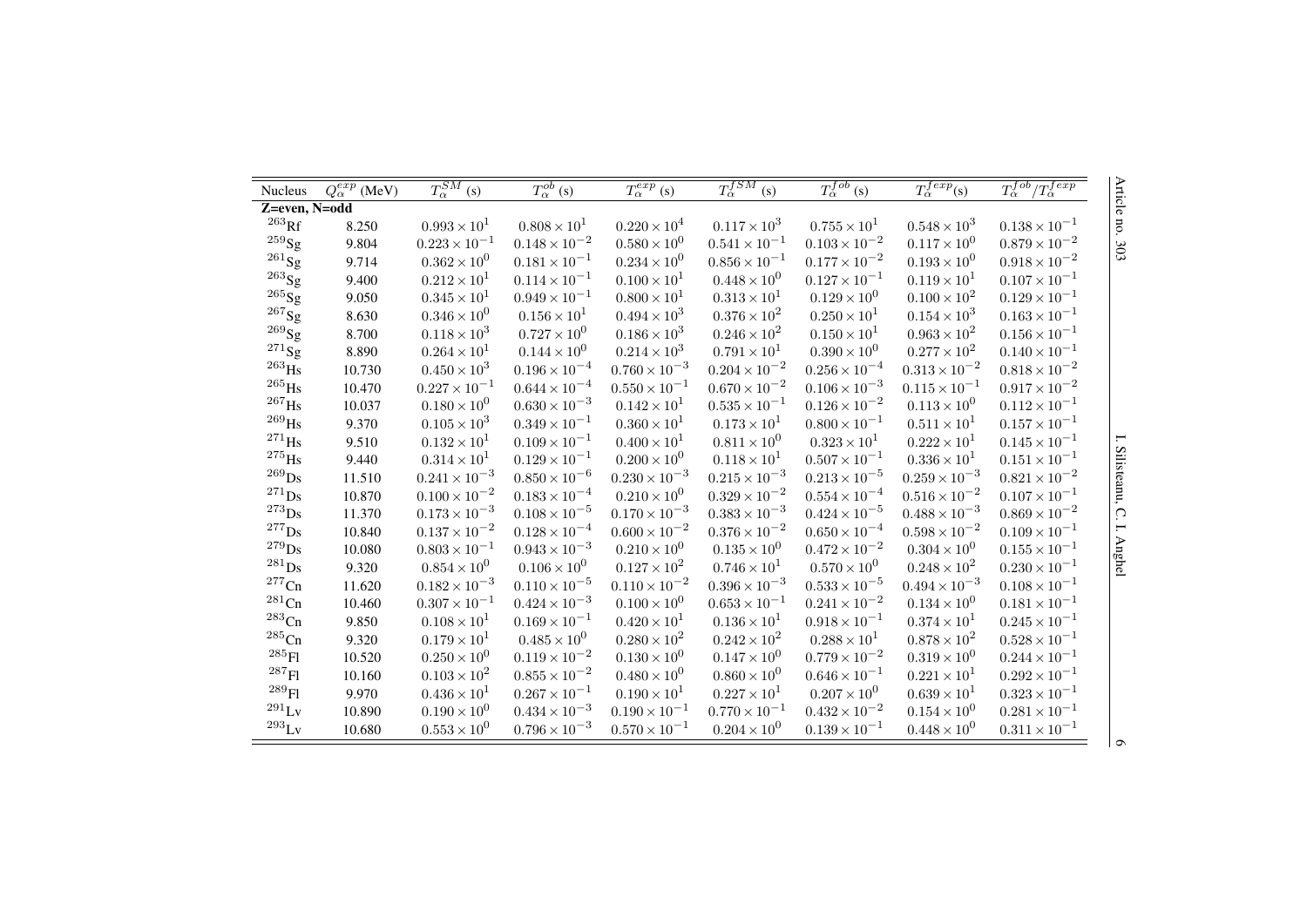| <b>Nucleus</b>       | $Q_{\alpha}^{exp}$ (MeV) | $\overline{T_{\alpha}^{SM}(\mathbf{s})}$ | $T_{\alpha}^{ob}$ (s)  | $T_{\alpha}^{exp}\left(s\right)$ | $T_{\alpha}^{fSM}$ (s) | $T_{\alpha}^{fob}$ (s) | $T_{\alpha}^{fexp}(s)$ | $T_{\alpha}^{fob}/T_{\alpha}^{fexp}$ |
|----------------------|--------------------------|------------------------------------------|------------------------|----------------------------------|------------------------|------------------------|------------------------|--------------------------------------|
|                      |                          |                                          |                        |                                  |                        |                        |                        |                                      |
| Z=odd, N=even        |                          |                                          |                        |                                  |                        |                        |                        |                                      |
| $255$ D <sub>b</sub> | 9.600                    | $0.113 \times 10^{1}$                    | $0.336 \times 10^{-2}$ | $0.213 \times 10^{1}$            | $0.208 \times 10^{0}$  | $0.158 \times 10^{-2}$ | $0.353 \times 10^{0}$  | $0.449 \times 10^{-2}$               |
| $257$ Dh             | 9.206                    | $0.378\times10^4$                        | $0.406 \times 10^{-1}$ | $0.162 \times 10^{1}$            | $0.143 \times 10^{1}$  | $0.196 \times 10^{-1}$ | $0.473 \times 10^{1}$  | $0.415 \times 10^{-2}$               |
| $^{259}\mathrm{Db}$  | 9.620                    | $0.435 \times 10^{0}$                    | $0.208 \times 10^{-2}$ | $0.510 \times 10^{0}$            | $0.189 \times 10^{0}$  | $0.140 \times 10^{-2}$ | $0.310 \times 10^{0}$  | $0.451 \times 10^{-2}$               |
| $^{265}\mbox{Bh}$    | 9.680                    | $0.220 \times 10^{1}$                    | $0.576\times10^{-2}$   | $0.119 \times 10^{1}$            | $0.416 \times 10^{0}$  | $0.492\times10^{-2}$   | $0.875 \times 10^{0}$  | $0.562 \times 10^{-2}$               |
| $^{267}\mbox{Bh}$    | 9.230                    | $0.166 \times 10^{3}$                    | $0.853 \times 10^{-1}$ | $0.220 \times 10^{2}$            | $0.380 \times 10^{1}$  | $0.886 \times 10^{-1}$ | $0.171 \times 10^{2}$  | $0.516 \times 10^{-2}$               |
| $^{271}\mbox{Bh}$    | 9.490                    | $0.493 \times 10^{1}$                    | $0.107 \times 10^{-1}$ | $0.150 \times 10^{1}$            | $0.104 \times 10^{1}$  | $0.163 \times 10^{-1}$ | $0.299 \times 10^{1}$  | $0.543\times{10}^{-2}$               |
| $^{279}\mathrm{Rg}$  | 10.520                   | $0.909 \times 10^{-1}$                   | $0.240 \times 10^{-3}$ | $0.900 \times 10^{-1}$           | $0.755 \times 10^{-1}$ | $0.802 \times 10^{-3}$ | $0.836 \times 10^{-1}$ | $0.960\times10^{-2}$                 |
| $^{283}$ Nh          | 10.480                   | $0.196 \times 10^{0}$                    | $0.876 \times 10^{-3}$ | $0.750 \times 10^{-1}$           | $0.246 \times 10^{0}$  | $0.460 \times 10^{-2}$ | $0.399 \times 10^{0}$  | $0.115 \times 10^{-1}$               |
| $^{285}\mathrm{Nh}$  | 10.030                   | $0.816 \times 10^{4}$                    | $0.150 \times 10^{-1}$ | $0.550 \times 10^{1}$            | $0.186 \times 10^{1}$  | $0.659 \times 10^{-1}$ | $0.607 \times 10^{1}$  | $0.108 \times 10^{-1}$               |
| $^{287}\rm{Mc}$      | 10.740                   | $0.230 \times 10^{2}$                    | $0.649 \times 10^{-3}$ | $0.370 \times 10^{-1}$           | $0.217 \times 10^{0}$  | $0.474 \times 10^{-2}$ | $0.330 \times 10^{0}$  | $0.144 \times 10^{-1}$               |
| $^{293}$ Ts          | 11.180                   | $0.243 \times 10^{1}$                    | $0.344 \times 10^{-3}$ | $0.220 \times 10^{-1}$           | $0.929 \times 10^{-1}$ | $0.136 \times 10^{-2}$ | $0.103 \times 10^{0}$  | $0.181 \times 10^{-1}$               |
| Z=odd, N=odd         |                          |                                          |                        |                                  |                        |                        |                        |                                      |
| $^{256}$ Dh          | 9.340                    | $0.132 \times 10^{2}$                    | $0.173 \times 10^{-1}$ | $0.296 \times 10^{1}$            | $0.162 \times 10^{1}$  | $0.819 \times 10^{-2}$ | $0.245 \times 10^{1}$  | $0.334 \times 10^{-2}$               |
| $^{258}$ Db          | 9.500                    | $0.533 \times 10^{1}$                    | $0.566 \times 10^{-2}$ | $0.703 \times 10^{1}$            | $0.704 \times 10^{0}$  | $0.296\times10^{-2}$   | $0.100 \times 10^{1}$  | $0.296 \times 10^{-2}$               |
| $^{260}\mathrm{Db}$  | 9.500                    | $0.281\times10^{1}$                      | $0.428 \times 10^{-2}$ | $0.168 \times 10^{1}$            | $0.704 \times 10^{0}$  | $0.296 \times 10^{-2}$ | $0.100 \times 10^{1}$  | $0.296\times10^{-2}$                 |
| $^{262}{\rm Db}$     | 9.050                    | $0.249 \times 10^{3}$                    | $0.653 \times 10^{-1}$ | $0.116 \times 10^{3}$            | $0.779 \times 10^{1}$  | $0.556 \times 10^{-1}$ | $0.133\times10^{2}$    | $0.419\times10^{-2}$                 |
| $^{260}\mbox{Bh}$    | 10.400                   | $0.892 \times 10^{-1}$                   | $0.932\times10^{-4}$   | $0.410 \times 10^{-1}$           | $0.280 \times 10^{-1}$ | $0.716 \times 10^{-4}$ | $0.304 \times 10^{-1}$ | $0.235 \times 10^{-2}$               |
| $^{262}\mbox{Bh}$    | 10.320                   | $0.639 \times 10^{-1}$                   | $0.112\times10^{-3}$   | $0.105 \times 10^{0}$            | $0.404 \times 10^{-1}$ | $0.112 \times 10^{-3}$ | $0.451 \times 10^{-1}$ | $0.248 \times 10^{-2}$               |
| $^{264}\mbox{Bh}$    | 9.960                    | $0.335 \times 10^{0}$                    | $0.721 \times 10^{-3}$ | $0.124 \times 10^{1}$            | $0.221 \times 10^{0}$  | $0.899 \times 10^{-3}$ | $0.281 \times 10^{0}$  | $0.320\times10^{-2}$                 |
| $^{266}\mbox{Bh}$    | 9.430                    | $0.547 \times 10^{2}$                    | $0.160 \times 10^{-1}$ | $0.250 \times 10^{1}$            | $0.324 \times 10^{1}$  | $0.239 \times 10^{-1}$ | $0.503 \times 10^{1}$  | $0.475\times10^{-2}$                 |
| $^{270}\mbox{Bh}$    | 9.060                    | $0.220 \times 10^{1}$                    | $0.145 \times 10^{0}$  | $0.610 \times 10^{2}$            | $0.241 \times 10^{2}$  | $0.279 \times 10^{0}$  | $0.436 \times 10^{2}$  | $0.639\times10^{-2}$                 |
| $\rm ^{272}Bh$       | 9.310                    | $0.824 \times 10^{0}$                    | $0.204 \times 10^{-1}$ | $0.880 \times 10^{1}$            | $0.613 \times 10^{1}$  | $0.522 \times 10^{-1}$ | $0.999 \times 10^{1}$  | $0.522\times10^{-2}$                 |
| $^{274}\mbox{Bh}$    | 8.930                    | $0.124 \times 10^{0}$                    | $0.229 \times 10^{0}$  | $0.540 \times 10^{2}$            | $0.503\times10^{2}$    | $0.686 \times 10^{0}$  | $0.962 \times 10^{2}$  | $0.713\times10^{-2}$                 |
| $^{266}\rm{Mt}$      | 11.000                   | $0.116 \times 10^{-1}$                   | $0.871 \times 10^{-5}$ | $0.120 \times 10^{-2}$           | $0.593\times10^{-2}$   | $0.132\times10^{-4}$   | $0.561\times10^{-2}$   | $0.235\times10^{-2}$                 |
| $^{268}\rm{Mt}$      | 10.670                   | $0.409 \times 10^{-1}$                   | $0.402 \times 10^{-4}$ | $0.700 \times 10^{-1}$           | $0.248 \times 10^{-1}$ | $0.760 \times 10^{-4}$ | $0.261 \times 10^{-1}$ | $0.291 \times 10^{-2}$               |
| $^{270}$ Mt          | 10.180                   | $0.381 \times 10^{0}$                    | $0.524 \times 10^{-3}$ | $0.570 \times 10^{0}$            | $0.235 \times 10^{0}$  | $0.120 \times 10^{-2}$ | $0.293 \times 10^{0}$  | $0.408 \times 10^{-2}$               |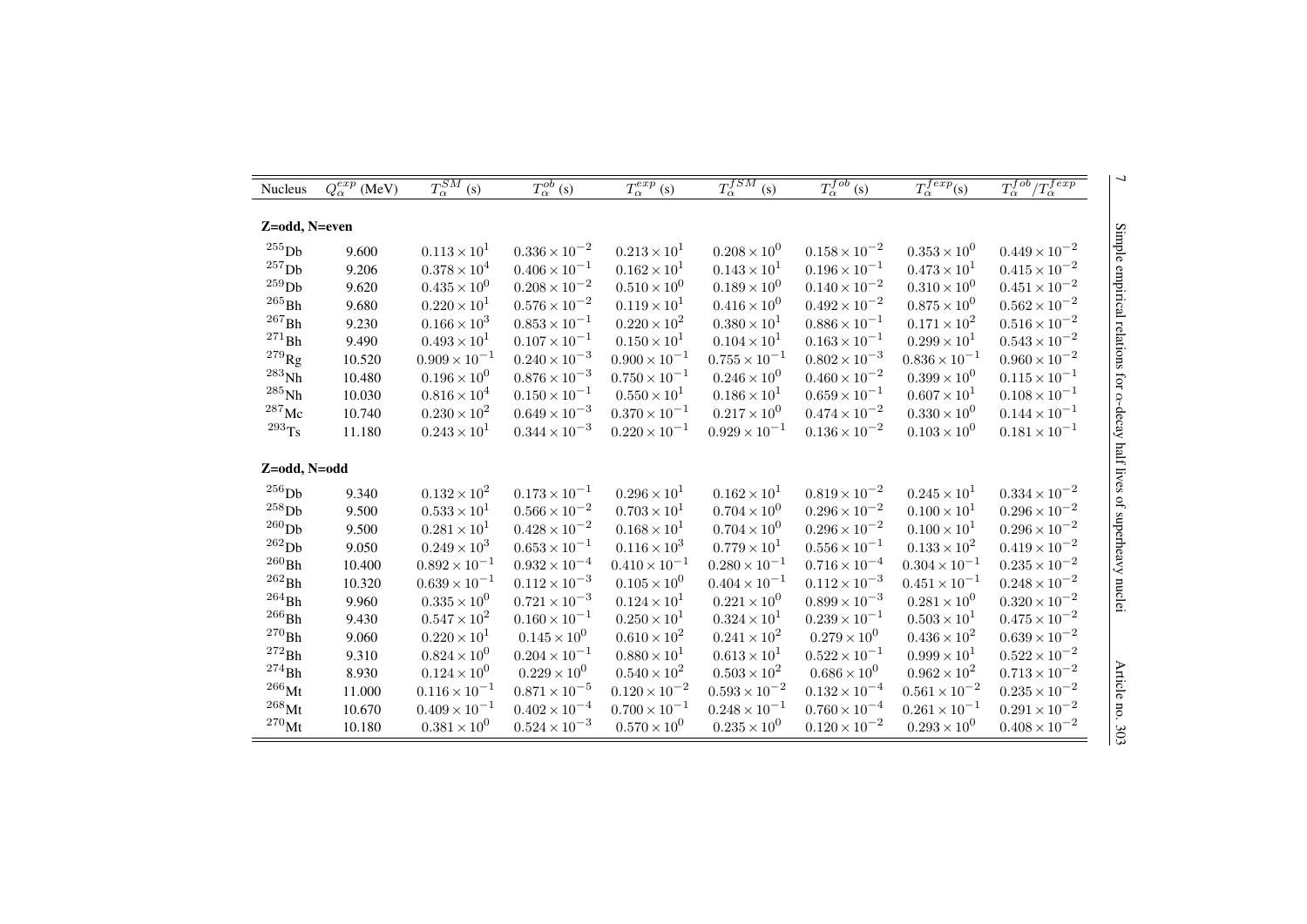| Nucleus             | $Q_{\alpha}^{exp}$ (MeV) | $T_{\alpha}^{SM}$ (s)  | $T_{\alpha}^{ob}\left( \mathbf{s}\right)$ | $T_{\alpha}^{exp}\left( s\right)$ | $T_{\alpha}^{fSM}$<br>(s) | $T_{\alpha}^{fob}$ (s) | $T_{\alpha}^{fexp}(s)$ | $T_{\alpha}^{fob}/T_{\alpha}^{fexp}$ | Article no.    |
|---------------------|--------------------------|------------------------|-------------------------------------------|-----------------------------------|---------------------------|------------------------|------------------------|--------------------------------------|----------------|
| Z=even, N=odd       |                          |                        |                                           |                                   |                           |                        |                        |                                      |                |
| $^{274}$ Mt         | 10.510                   | $0.337 \times 10^{-1}$ | $0.568 \times 10^{-4}$                    | $0.440 \times 10^{0}$             | $0.508 \times 10^{-1}$    | $0.173 \times 10^{-3}$ | $0.564 \times 10^{-1}$ | $0.324\times10^{-2}$                 |                |
| $^{276}\rm{Mt}$     | 9.990                    | $0.404 \times 10^{0}$  | $0.966 \times 10^{-3}$                    | $0.450 \times 10^{0}$             | $0.587 \times 10^{0}$     | $0.368 \times 10^{-2}$ | $0.785 \times 10^{0}$  | $0.469 \times 10^{-2}$               | 503            |
| $^{278}\mathrm{Mt}$ | 9.460                    | $0.522 \times 10^{4}$  | $0.230 \times 10^{-1}$                    | $0.450 \times 10^{1}$             | $0.873 \times 10^{1}$     | $0.100 \times 10^{0}$  | $0.143 \times 10^{2}$  | $0.703\times10^{-2}$                 |                |
| $^{272}\mathrm{Rg}$ | 11.197                   | $0.636 \times 10^{-2}$ | $0.759\times10^{-5}$                      | $0.200\times10^{-2}$              | $0.744\times10^{-2}$      | $0.212\times10^{-4}$   | $0.701\times10^{-2}$   | $0.303\times10^{-2}$                 |                |
| $^{274}$ Rg         | 11.480                   | $0.887 \times 10^{-3}$ | $0.142 \times 10^{-5}$                    | $0.640 \times 10^{-2}$            | $0.234 \times 10^{-2}$    | $0.512 \times 10^{-5}$ | $0.202 \times 10^{-2}$ | $0.254\times10^{-2}$                 |                |
| $^{278}\mathrm{Rg}$ | 10.850                   | $0.128 \times 10^{-1}$ | $0.284 \times 10^{-4}$                    | $0.420 \times 10^{-2}$            | $0.328 \times 10^{-1}$    | $0.131 \times 10^{-3}$ | $0.345\times{10}^{-1}$ | $0.380\times10^{-2}$                 |                |
| $^{280}\mathrm{Rg}$ | 10.190                   | $0.299 \times 10^{0}$  | $0.102\times10^{-2}$                      | $0.460 \times 10^{1}$             | $0.674 \times 10^{0}$     | $0.535 \times 10^{-2}$ | $0.889\times10^{0}$    | $0.602 \times 10^{-2}$               |                |
| $^{282}\mathrm{Rg}$ | 9.510                    | $0.417 \times 10^{2}$  | $0.736\times10^{-1}$                      | $0.100 \times 10^{3}$             | $0.209 \times 10^{2}$     | $0.364 \times 10^{0}$  | $0.358 \times 10^{2}$  | $0.102 \times 10^{-1}$               |                |
| $282$ <sub>Nh</sub> | 10.780                   | $0.399 \times 10^{-1}$ | $0.161 \times 10^{-3}$                    | $0.730 \times 10^{-1}$            | $0.129 \times 10^{0}$     | $0.857 \times 10^{-3}$ | $0.147 \times 10^{0}$  | $0.582 \times 10^{-2}$               |                |
| $^{284}\mbox{Nh}$   | 10.230                   | $0.478 \times 10^{1}$  | $0.327 \times 10^{-2}$                    | $0.910 \times 10^{0}$             | $0.166 \times 10^{1}$     | $0.197 \times 10^{-1}$ | $0.229 \times 10^{1}$  | $0.863 \times 10^{-2}$               |                |
| $^{286}\mbox{Nh}$   | 9.770                    | $0.189 \times 10^{2}$  | $0.571\times10^{-1}$                      | $0.950 \times 10^{1}$             | $0.165 \times 10^{2}$     | $0.333 \times 10^{0}$  | $0.270 \times 10^{2}$  | $0.123 \times 10^{-1}$               |                |
| $^{288}\rm{Mc}$     | 10.630                   | $0.811 \times 10^{1}$  | $0.119 \times 10^{-2}$                    | $0.164 \times 10^{0}$             | $0.734 \times 10^{0}$     | $0.880 \times 10^{-2}$ | $0.935 \times 10^{0}$  | $0.942 \times 10^{-2}$               | г.             |
| $^{290}\rm{Mc}$     | 10.400                   | $0.192\times10^{0}$    | $0.379 \times 10^{-2}$                    | $0.650 \times 10^{0}$             | $0.215\times10^{1}$       | $0.332 \times 10^{-1}$ | $0.297 \times 10^{1}$  | $0.112 \times 10^{-1}$               |                |
| $^{294}$ Ts         | 11.070                   | $0.150 \times 10^{1}$  | $0.256 \times 10^{-3}$                    | $0.510 \times 10^{-1}$            | $0.289 \times 10^{0}$     | $0.335\times10^{-2}$   | $0.336 \times 10^{0}$  | $0.997\times10^{-2}$                 | Silisteanu, C. |
|                     |                          |                        |                                           |                                   |                           |                        |                        |                                      |                |
|                     |                          |                        |                                           |                                   |                           |                        |                        |                                      |                |
|                     |                          |                        |                                           |                                   |                           |                        |                        |                                      |                |
|                     |                          |                        |                                           |                                   |                           |                        |                        |                                      |                |
|                     |                          |                        |                                           |                                   |                           |                        |                        |                                      | I. Anghel      |
|                     |                          |                        |                                           |                                   |                           |                        |                        |                                      |                |
|                     |                          |                        |                                           |                                   |                           |                        |                        |                                      |                |
|                     |                          |                        |                                           |                                   |                           |                        |                        |                                      |                |
|                     |                          |                        |                                           |                                   |                           |                        |                        |                                      |                |
|                     |                          |                        |                                           |                                   |                           |                        |                        |                                      |                |
|                     |                          |                        |                                           |                                   |                           |                        |                        |                                      |                |
|                     |                          |                        |                                           |                                   |                           |                        |                        |                                      |                |
|                     |                          |                        |                                           |                                   |                           |                        |                        |                                      |                |
|                     |                          |                        |                                           |                                   |                           |                        |                        |                                      |                |
|                     |                          |                        |                                           |                                   |                           |                        |                        |                                      | $\infty$       |